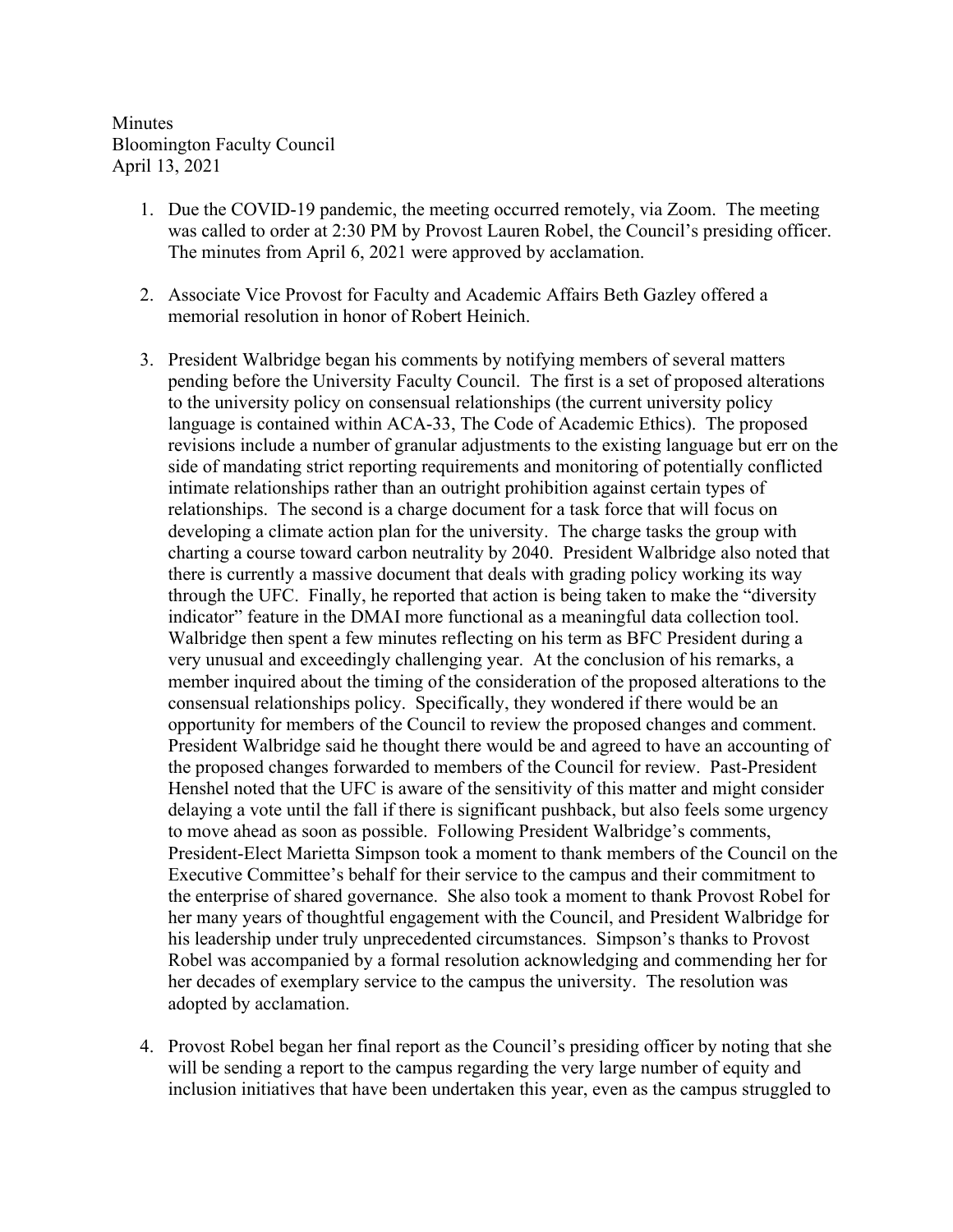meet challenges posed by the pandemic. Among these efforts is the work of the University Naming Committee, which recently issued a report that will undoubtedly yield several recommended changes. Provost Robel also said she is expecting a report soon regarding how the campus might begin to address its exclusion of Japanese American applicants during World War II. She then announced the first cohort of winners of the newly instituted Indiana University Inclusive Excellence Award. Given the fact that she will be stepping down from the position of Provost this summer, Robel then took a few moments to reflect on her experience serving as the Council's presiding officer over the past nine years. She praised the Council and its various leaders for their historically consistent thoughtfulness and collegiality over the years. She also observed that "any understanding of what makes academic community special has to begin with the understanding of the importance of shared governance." Finally, Robel underscored her sense of the importance of having the Provost serve as the Council's presiding officer insofar as doing so helps to hold the campus' top administrator directly accountable to the Council, and helps to build trust between the faculty and administration, which she said is "important when times are good, but especially when times are challenging." During the question-and-answer period, inquiries were made regarding several issues including whether international students who are unable to return to campus in the fall will be accommodated, whether masking will be required, whether hybrid instructional modalities will continue to be supported, and what measures will be taken during commencement weekend to mitigate the continued threat of viral transmission. Robel noted that the situation with international travel and visa approval remains fluid, but assured members that the university continues to monitor the situation very closely. She reported that masking in the fall will almost certainly be required, but social distancing requirements will be relaxed. She then reported that Deans have been charged with developing plans for the use of different instructional modalities that make sense for their units. As for concerns about crowding during graduation, Provost said she was reluctant to forbid gatherings in front of iconic structures such as the Sample Gates given how meaningful such moments are for graduates and members their families, but she did note the general concern.

5. The next order of business was a report on the University Libraries. The report was brought to the Council floor by Ann Elsner and Ilana Stonebraker, Co-chairs of the Libraries Committee, and presented by Carolyn Walters, Ruth Lilly Dean of University Libraries. As a point of personal privilege, Provost Robel took a moment at the beginning of the presentation of thank Dean Walters, who will be retiring in June, for her many years of exemplary service the campus and the university. Dean Walters then her presentation, noting that the report being delivered was actually the second part of larger presentation regarding the library's efforts to ensure that access to knowledge remains sustainable that was first brought to the Council several years ago. Walters' report highlighted several significant changes that have occurred in the structure and operation of the university's library program since her arrival at IUB in 1987. These include the physical centralization of library operations on the Bloomington campus and the increasing use of offsite storage. It obviously also includes increased reliance of digital resources, although Walters was careful to note that the library continues to a robust acquisition program where physical materials are concerned. Indeed, IU Libraries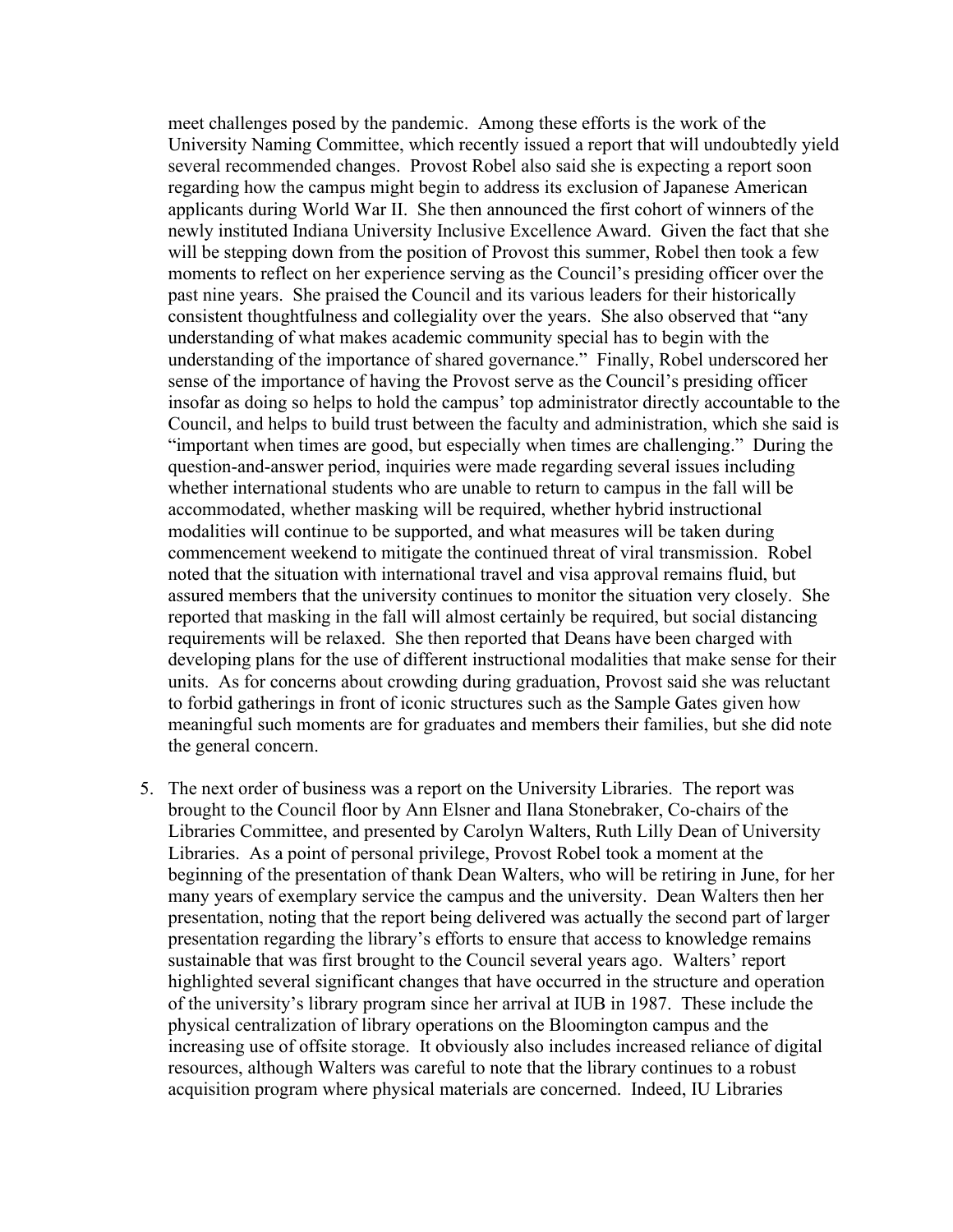currently ranks  $12<sup>th</sup>$  among public university libraries where total acquisition expenditures are concerned, and  $6<sup>th</sup>$  among institutions in the Big Ten. She also noted that the Big Ten library systems have increasingly embraced the idea of inter-institutional collaboration, even as individual member systems have retained strong commitments to their own independent futures. Walters described several examples of inter-institutional collaboration including the Big Ten Shared Print Repository program, the Hathi Trust digitalization initiative, and the Big Ten Geoportal. She also previewed the Big Collection initiative, which aims to facilitate discovery, delivery, knowledge creation, and knowledge preservation across members institutions. Finally, Walters discussed some challenges and opportunities all university library systems are encountering within a quickly evolving publishing environment. These include increased costs, especially where journal subscriptions are concerned, new licensing and purchasing models, decreasing sales and use of print monographs, and a strong push for open access. By way of conclusion, Associate Dean Erin Ellis updated members on several upcoming changes to library operations, broader notice of which will be provided to all faculty at in late April or early May.

6. The agenda then turned to a report on the preliminary results of the survey on non-tenure track faculty participation in governance. The report was presented by Stacey Giroux, Co-chair for the Research Affairs Committee, and Sally Letsinger, a member of the Research Affairs Committee. Giroux began by explaining that the survey was conducted in response to a 2019 BFC resolution on regarding NTT voting rights. The purpose of the survey was to gather data on the involvement of NTT faculty in shared governance at various levels. The surveyed was directed toward all IUB units that employ NTT faculty and included lecturers, clinical professors, professors of practice, research scientists, and full-time research scholars. This approach resulted in the survey being routed to members of the target population by way of 66 units heads. Giroux noted colleagues in NTT positions comprise roughly a third of IUB's faculty at this point. The majority of these are appointed within the lecturer track. While the data are preliminary at this point and still need to be cleaned, the survey had revealed that most units do invite NTT appointees to attend faculty and other committee meetings. The extent to which they are allowed to vote on non-tenure related matters differs from unit to unit, however. When asked to account for differences in voting rights, many unit heads cited the fact that NTT appointees do not have the breadth of professional responsibilities that TT appointees do. The survey also inquired about whether units have written policies regarding the applicability of the 60/40 rule. Twenty-five percent of surveyed units reported that they did, but only ten percent of those reported having enough NTT faculty to necessitate its use. By way of conclusion, Giroux and Letsinger noted that they intend to continue to work on refining the data and will make the finalized results of the survey available on the VPFAA's website as soon as that work is complete. Provost Robel then thanked Giroux and Letsinger for their work on this important issue. During the question-andanswer period, several questions regarding how to interpret certain aspects of the preliminary data were posed. Giroux and Letsinger offered qualified clarifications where possible but cautioned against arriving at any conclusions until the survey results have been finalized.